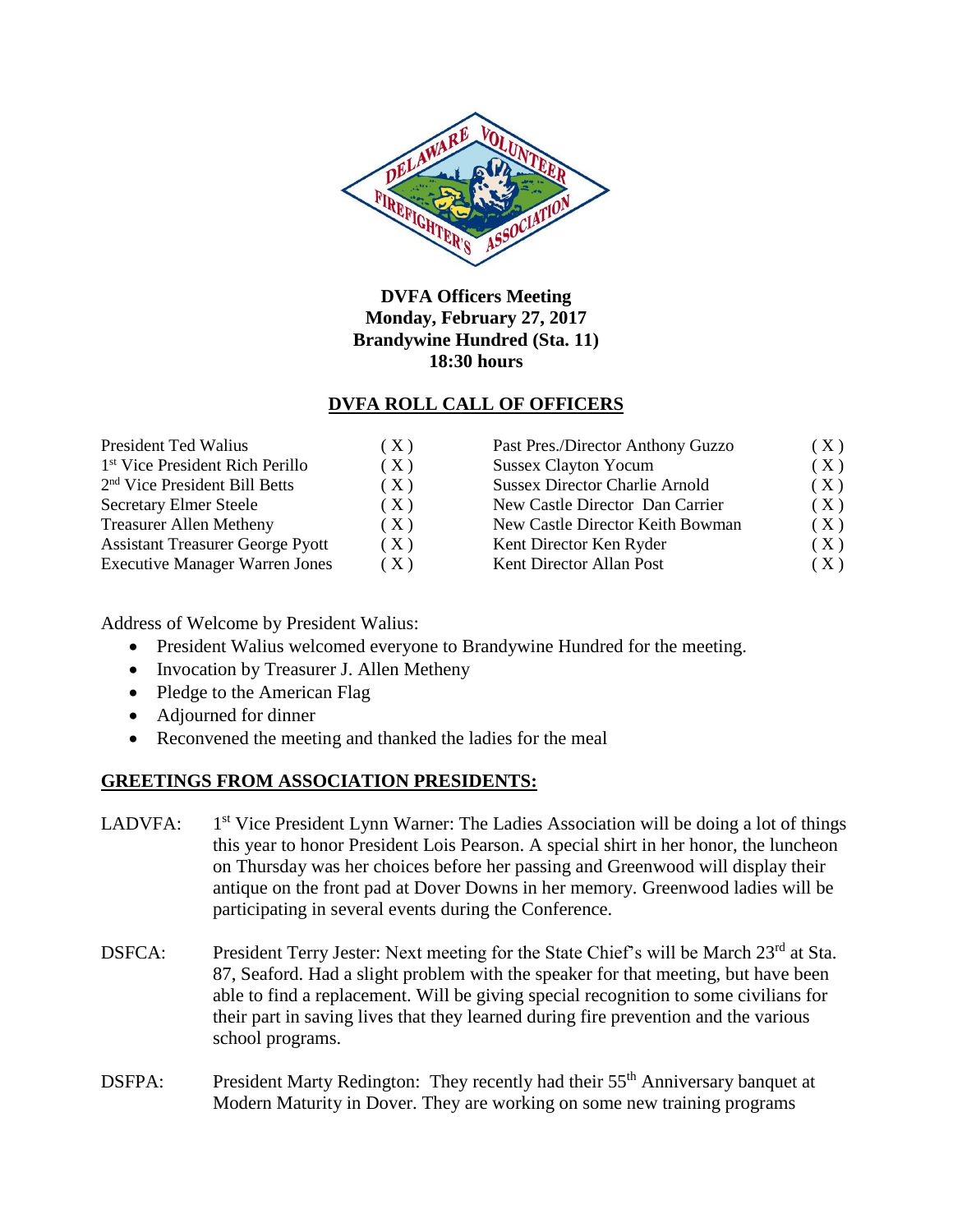through the fire school. A committee has been formed to review the possibility of moving the Conference Fire Police banquet to another location. Will honor the Dover Downs contract for 2017. Discussed accountability and issues with responding to calls.

DSEMSA: 1  $1<sup>st</sup>$  Vice President Amy Yonko: Their next meeting will be March 29<sup>th</sup> at the Fire school in Dover.

# **OFFICER REPORTS:**

President Ted Walius: Has been very busy. Working on financial issues to include, the budget, travel expenses and car policy to name a few concerns. His Grand Marshal for the parade will be Chief Jack Cannon of the Bridgeville Fire Co.

1<sup>st</sup> Vice President Rich Perillo: Talked about the Special Olympics, Over the Edge to be held on May 9<sup>th</sup> in New Castle. He would like to see the rest of the State become involved in this event. He discussed the motion that was made regarding the number of DVFA Officers that are allowed to travel to various events. This needs to be reviewed. We are asking our member companies to send at least 4 per company to CFSI, but the DVFA can only sent 3. Vice President Perillo stated that he is giving up the FDIC trip, so that Executive Manager Warren Jones can go in his place. That way the DVFA is only paying for the 3 allotted per the motion at Conference.

2<sup>nd</sup> Vice President Bill Betts: Stated that he would not be at the March Executive meeting due to a scheduling/meeting conflict with the EDIAFC. He stated that there will be no expense to the DVFA since EDIAFC was picking up all expenses for the trip. He asked that the next Officers meeting be re-scheduled to May 25th at Sta. 49, Frederica. *Motion made and seconded to accept the date change.*

Vice President reiterated the fact that the DVFA needs to send Officers to various events. We are a well- known organization and we need to keep it that way.

Secretary Elmer Steele: Applied for and received a full scholarship to attend the NVFC 2017 Training summit in June at Myrtle Beach. There will be no expense to the DVFA for this trip. So with that being said, he has asked Executive Manager Jones to take the minutes for the June Executive meeting in his absence.

Treasurer Allen Metheny: A revised trophy list, with proposed sponsors has been prepared. Will be transferring a little over \$2 million on Wednesday for the pension fund. Need to realign our budget process, so the budget can be adopted at the June meeting and take effect on July 1. Copies of the account balances, NVFC annual report and NVFC strategic plan were passed out to everyone.

Delaware State Fire Prevention Commission Chairman Dave Roberts: Commission has 2 new employees helping with the work load. Traffic fine money was released recently. Just over \$1 million this time. Ballistic vest money is still being worked on. Only got 9 responses back from the survey that was sent out.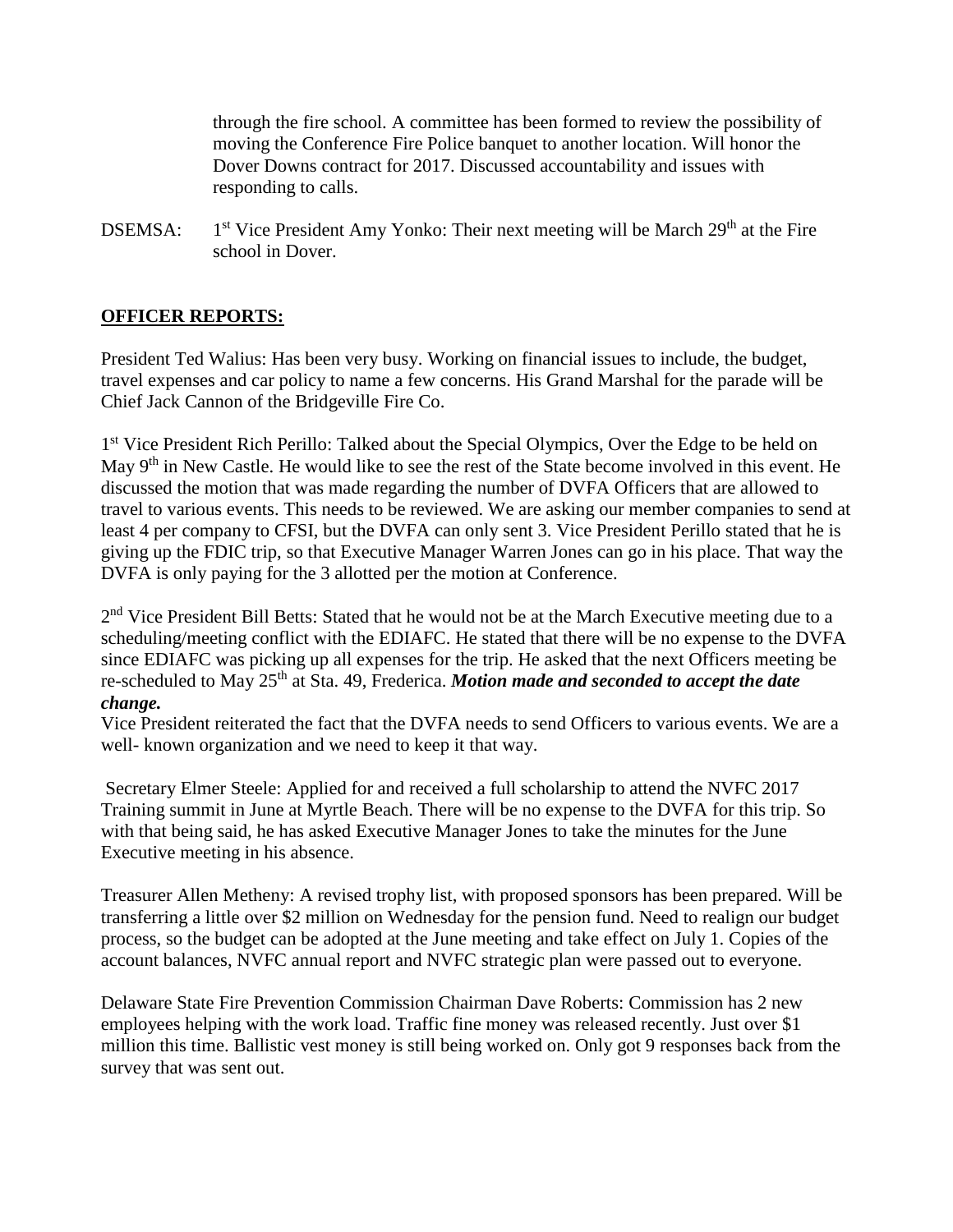Conference Chairman Jon Stevenson: Room contracts are out and are due back. Several have not been returned. Make sure your contract reflects your proper nights of stay. (Friday night) Logo is available, if anyone needs it. The exploratory committee will recommend at the June Executive meeting to not have any free bars at conference, cash bars only and to do away with the parade. These decisions will be made by the membership and not the conference committee. President Walius stated that he had talked with Lynn Rogers regarding the problems with the shadow boxes during the Memorial service. He stated that Lynn will remove the blinds and replace them with a black drape that can be flipped over the top. He also talked to Lynn about the cost to transport, clean and store the boxes and banners. It was felt that the price was in line with the work that is done.

Mutual Relief Chairman Steve White: Happy to report that all members are paid up this year. They are reviewing how their annual report is put together and plan to make some revisions to make it easier to understand.

Assistant Treasurer George Pyott: Questioned who was to do the budget? Do you want the budget committee to do it or the Finance Oversite committee? President Walius stated that since the Finance committee was still in place, that they will be instructed to have a budget ready for the June meeting.

# **Director reports:**

Past President/ Director Anthony Guzzo: No report at this time

Sussex County Director Clay Yocum: No report. Director Arnold will give a report.

Sussex County Director Charles Arnold: Discussed the civilian recognition program. The local fire prevention programs are doing a great job with the kids and it is showing with the 2 recent saves in Sussex County. A committee has been appointed in Sussex to look at creating a Junior Association to get younger folks involved. A big discussion took place regarding the Bethany Beach issue. Lots of comments and suggestions, but still no clear cut idea on how to solve staffing/funding issues for them or any other company within the State.

Next County meeting is tomorrow night at Sta. 73, Dagsboro.

New Castle County Director Dan Carrier: Nothing at this time.

New Castle County Director Keith Bowman: Keith gave out several upcoming dates for meetings with County and State officials; 3/1 survivors program, 2/28 County Exec, 3/2 Insurance Commissioner, etc. 1<sup>st</sup> Vice President Dave Majewski was also in attendance.

Kent County Director Ken Ryder: Nothing at this time

Kent County Director Allan Post: Working on fire safety programs. Held their annual appreciation night last week in Felton.